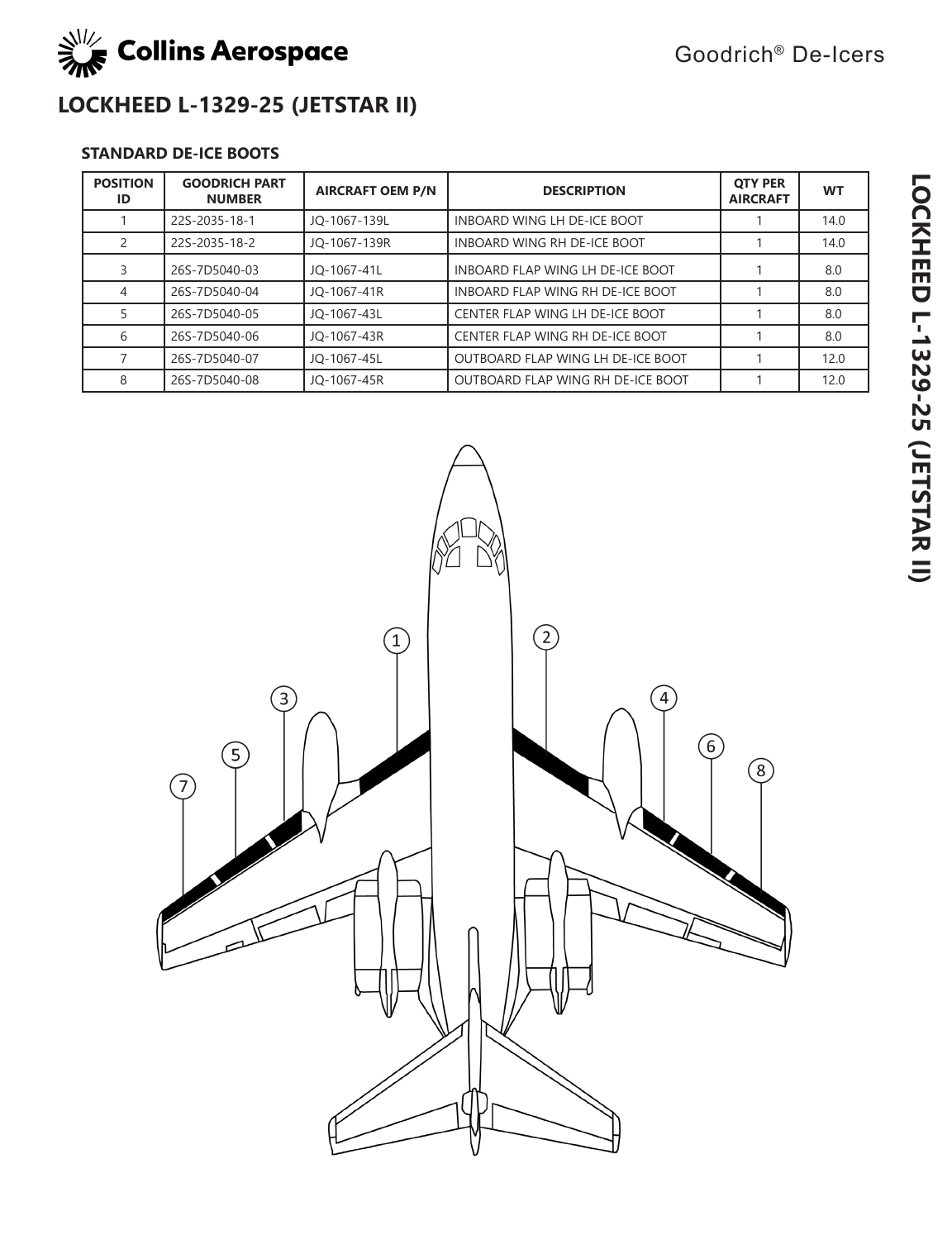

# **LOCKHEED L-1329-731 (JETSTAR 731) MOD**

### **STANDARD DE-ICE BOOTS**

| <b>POSITION</b><br>ID | <b>GOODRICH PART</b><br><b>NUMBER</b> | <b>AIRCRAFT OEM P/N</b> | <b>DESCRIPTION</b>                    | <b>OTY PER</b><br><b>AIRCRAFT</b> | <b>WT</b> |
|-----------------------|---------------------------------------|-------------------------|---------------------------------------|-----------------------------------|-----------|
|                       | 22S-2035-18-1                         | JO-1067-139L            | INBOARD WING LH DE-ICE BOOT           |                                   | 13.6      |
| 2                     | 22S-2035-18-2                         | JO-1067-139R            | INBOARD WING RH DE-ICE BOOT           |                                   | 13.6      |
| 3                     | 22S-2035-14-1                         | JO-1067-29L-33L         | INBOARD FLAP LH DE-ICE BOOT           |                                   | 5.6       |
| 4                     | 22S-2035-14-2                         | JO-1067-29L-33R         | INBOARD FLAP RH DE-ICE BOOT           |                                   | 5.6       |
| 5.                    | 22S-2035-15-1                         | JO-1067-27L-35L         | CENTER FLAP LH DE-ICE BOOT            |                                   | 5.3       |
| 6                     | 22S-2035-15-2                         | JO-1067-27L-35R         | CENTER FLAP RH DE-ICE BOOT            |                                   | 5.3       |
|                       | 22S-2035-16-1                         | JO-1067-31L-37L         | <b>OUTBOARD FLAP LH DE-ICE BOOT</b>   |                                   | 6.8       |
| 8                     | 22S-2035-16-2                         | JO-1067-31L-37R         | OUTBOARD FLAP RH DE-ICE BOOT          |                                   | 6.8       |
| 10                    | 21S-2035-6-1                          | JO-1067-11              | <b>VERTICAL STABLIZER DE-ICE BOOT</b> |                                   | 8.6       |